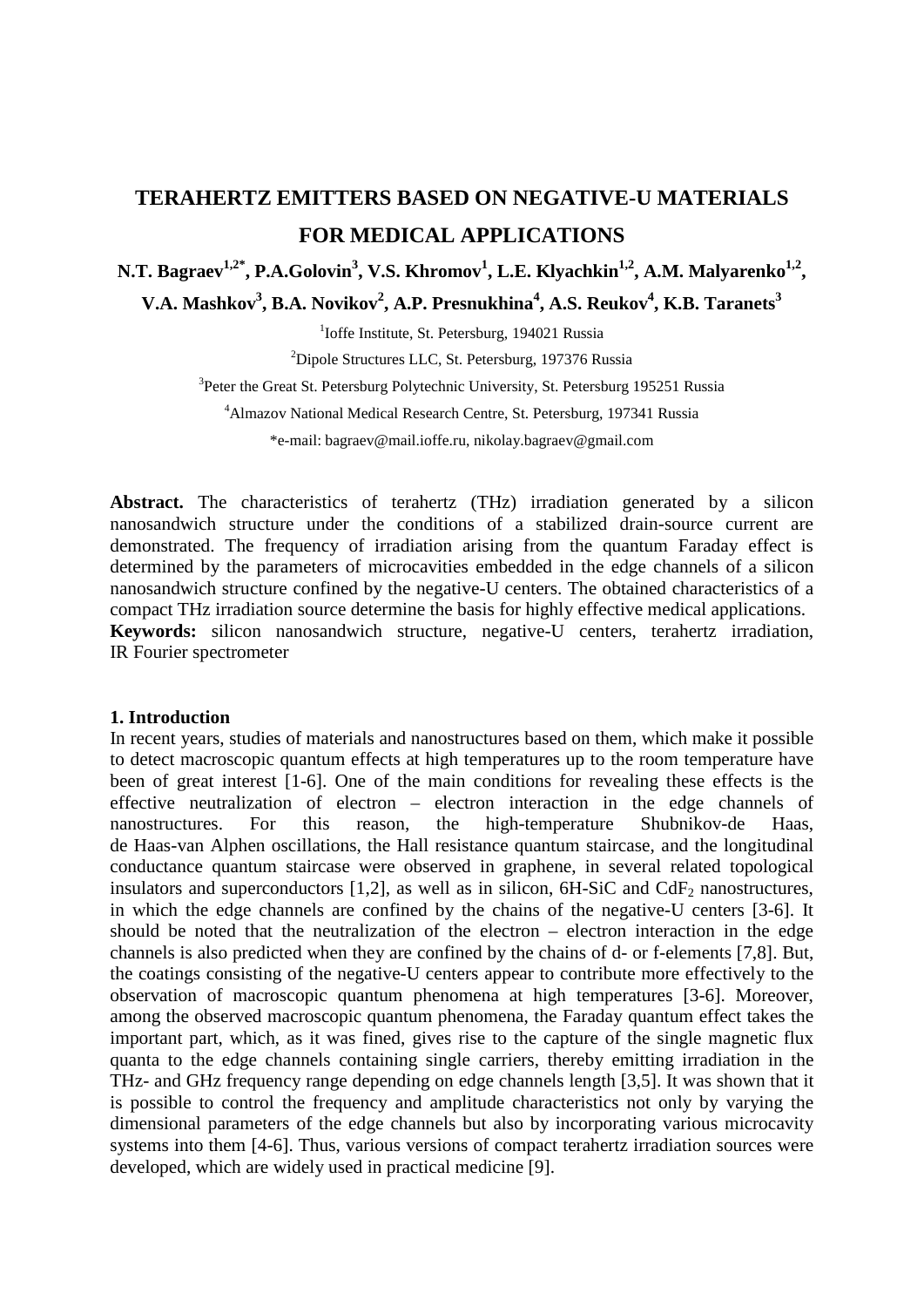Terahertz emitters based on negative-U materials for medical applications 265

It should be noted that terahertz irradiation is becoming more widespread in world therapeutic practice [10]. Moreover, the far-IR and THz range include irradiation with a wavelength of 10 to 1000 μm, respectively, with a frequency of 300 GHz to 30 THz, therefore a specific frequency or wavelength is usually indicated for its unambiguous characteristic. Moreover, the combination of GHz, THz, and IR radiation is of the greatest interest for the direct therapeutic effect on biological tissues, because the IR irradiation can stimulate the most important biochemical reactions in the human body, while the THz component of the irradiation provides a resonant increase of this effect due to the bonds "shaking" in protein molecules [9], and GHz modulation affects the longitudinal vibrations of the DNA-oligonucleotides [4,6].

This combination of modulating frequencies can be implemented in the same way as the principle of synchronous detection widely used in radio engineering in the range of radio waves, in which the short-wave radiation (high frequency) is modulated by the long-wave radiation (low frequency). It is clear that in the case of the optical wavelength range, the shorter THz irradiation should be modulated by the longer wavelength GHz irradiation. The advantages of such a symbiosis are obvious, but until recently, the technical implementation of sources with similar characteristics was practically impossible. However, the developed compact sources of the THz irradiation from the edge channels of silicon nanostructures made it possible to create a broadband THz emitter operating in the wavelength range of  $1 - 700 \mu m$ with THz modulation (40 GHz  $-$  3.5 THz) in the entire irradiation spectrum [9]. As noted above, this emitter is used in various fields of practical medicine with a high therapeutic effect, which is demonstrated in this article by the example of the highly effective treatment results of patients with pulmonary pathologies.

#### **2. Silicon source of THz irradiation**

A silicon nanostructure is a silicon nanosandwich (SNS) that represents an ultra-narrow ptype silicon quantum well (p-Si-QW) confined by δ-barriers heavily doped with boron  $(5 \times 10^{21} \text{ cm}^3)$  on the n-Si (100) surface (Fig. 1a, b) [3,5]. SNS are formed within the framework of the Hall geometry in the process of preliminary oxidation and subsequent shorttime diffusion of boron from the gas phase [3,5]. It was shown that boron atoms in the δ-barriers align crystallographically oriented sequences of the negative-U trigonal dipole centers (B<sup>+</sup> - B<sup>-</sup>), which are formed as a result of the negative-U reaction:  $2B_0 \rightarrow B^+ + B^-$ [3,5]. It was found that the presence of the negative-U dipole boron centers quenches the electron-electron interaction, thereby allowing the macroscopic quantum phenomena at high temperatures, up to the room temperature [3,5]. Moreover, the most effective quenching of the electron-electron interaction is achieved in the edge channels of the quantum well confined by the negative-U dipole boron centers. It should be noted that the magnitude of the negative correlation energy is determined by the degree of the interplay of the electronvibrational interaction and the charge correlations and is revealed by the appearance of a local phonon mode [3,5]. Detailed studies of the conductivity angular dependences made it possible to determine the value of the negative correlation energy for the dipole boron centers, 0.044 eV, which demonstrates the possibility of observing macroscopic quantum phenomena at high temperatures.

As a result of the effective neutralization of the electron-electron interaction, the holes located inside the edge channels form the chains of the quantum harmonic oscillators generating terahertz (THz) and gigahertz (GHz) irradiation due to the Faraday quantum effect under conditions of stabilized drain-source current flowing along edge channels of the SNS, which induces the appearance of a magnetic field. In turn, the emerging magnetic flux quanta, *h/2e*, (magnetic field lines) are captured on segments of the edge channels (pixels) containing single holes because of the neutralization of the electron-electron interaction and, as a result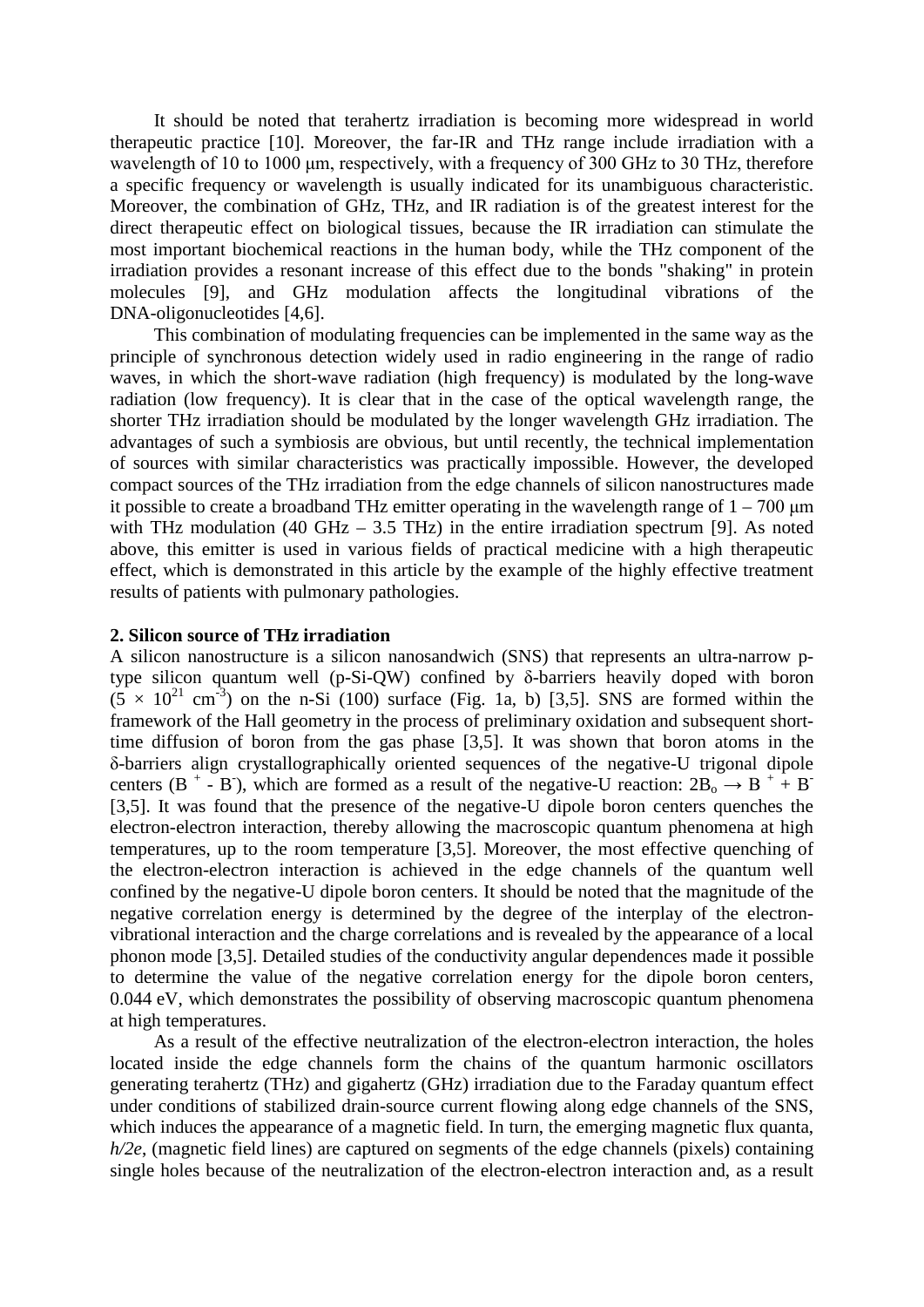of the Faraday effect, induce a current in the pixels, which leads to the THz and GHz generation:  $I_{ind} \Delta \Phi = E(hv)$ , where:  $\Delta \Phi = \Phi_{0=}/2e$ . Depending on the value of the stabilized drain-source current, two THz generation mechanisms are possible [4,6,9]. At low currents  $(< 9\ 10^{-7}A)$ , the above mechanism dominates, arising from the generation of current in pixels during the capture of single magnetic flux quanta. For currents much higher than the above value, the generation of the THz irradiation occurs similarly to a frame bounded by two backto-back Josephson junctions. In this case, the generation frequency is determined from the known relation:  $h\nu=2e I_{ind}R$ , where  $R = h/2e^2$  - the quantum of resistance corresponds to a pixel with a single hole. Taking into account the density value of two-dimensional holes in the used SNS structures, 3  $10^{13}$  m<sup>-2</sup>, the sizes of pixels with a single hole correspond to 16.6 μm x 2 nm, which, in turn, leads to the predominant generation of the THz irradiation with a frequency of 2.8 THz.



**Fig. 1.** (a) Design of SNS with typical dimensions. (b) The dipole trigonal center of boron  $(B^+ - B^-)$  with the negative-U energy and the chains of boron dipole centers in the  $\delta$  - barriers confining p-Si-QW

Accordingly, in the presence of microcavities with sizes that are consistent with the sizes of the pixels or their groups that are built into the edge channels, the THz irradiation power can increase significantly. Also, by varying the parameters of the microresonators embedded in the SNS edge channels in the presence of negative-U centers, it is possible to select the THz generation frequency [3-6].

Thus, the characteristics of the built-in microcavities determine the shape of the THz emission spectra corresponding to one or another frequency range of the electromagnetic spectrum. For example, as noted above, to obtain effective radiation with the frequency of 2.8 THz, which is extremely important for biology and practical medicine [11-13], it is necessary, according to the sizes of the pixels containing single holes, to insert microcavities with a size of 16.6 μm into the edge channels, the presence of which is reflected in the electroluminescence spectra as the Rabi splitting (Fig. 2a) [4].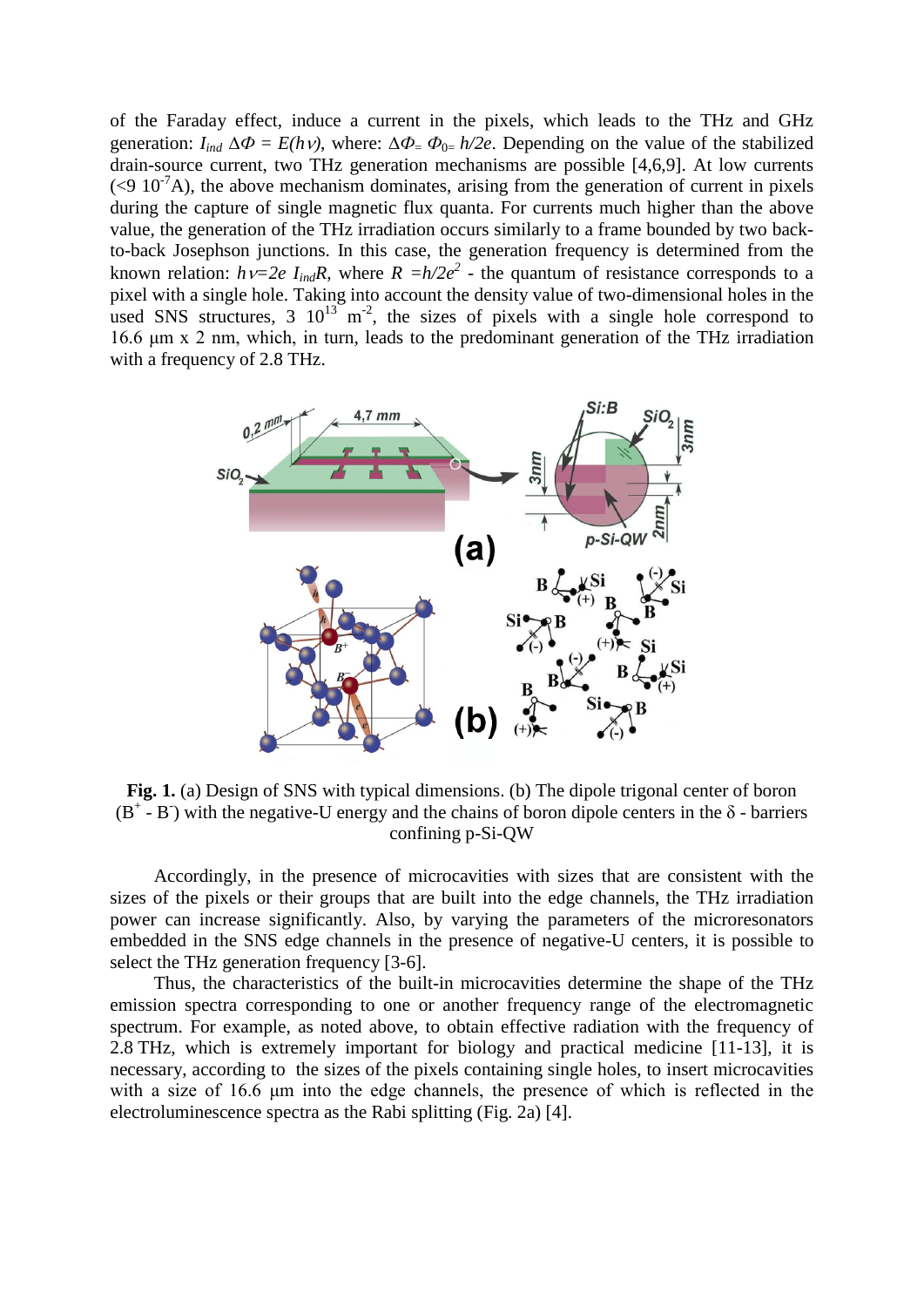

**Fig. 2.** (a) Electroluminescence spectrum of SNS with embedded microcavities, demonstrating the contribution of a microcavity with a characteristic size of 16.6 μm as the Rabi splitting under the conditions of the THz generation by a quantum harmonic oscillator at the frequency of 2.8 THz, which is extremely important for biology and practical medicine.  $I_{ds}$  = 30 mA. (b) the "IR-Dipole" therapeutic equipment for IR and THz therapy; the IR-THz emitter used in the apparatus is shown in the insert



**Fig. 3.** The full spectra of THz irradiation generated by the therapeutic equipment "IR-Dipole" and "Infrateratron" at various operating currents. Spectra obtained using IR-Fourier spectrometer Bruker-Physik VERTEX 70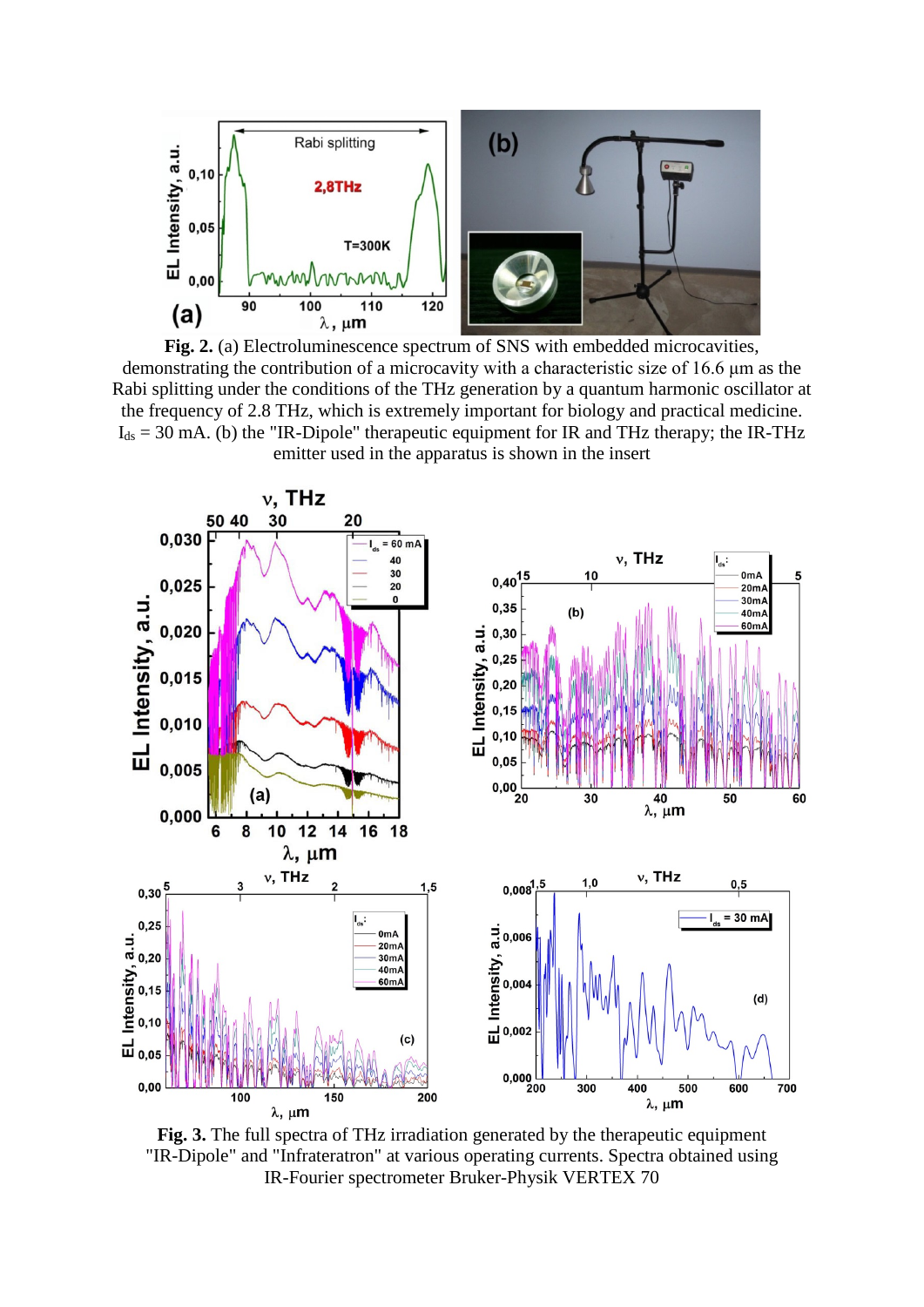Manufactured by the principles described above, compact THz emitters are the basic elements of the "IR-Dipole" (Fig. 2b) and "Infrateratron" therapeutic equipment, which is successfully used in the treatment of several socially significant diseases [9]. The full spectrum of the THz irradiation generated by this equipment under the conditions of a stabilized drain-source current flowing through the SNS is shown in Fig. 3.

### **3. The use of THz emitters in pulmonology**

One of the important applications of the created "IR-Dipole" apparatus is the practice in cardiac surgery to eliminate early pulmonary complications after surgery, for example, after aortocoronary bypass surgery [14]. It should be noted, that the development of pulmonary complications aggravates the condition of cardio surgical patients, requires additional therapeutic and diagnostic measurements, increases the pharmacological load, lengthens the length of hospital stay, and can lead to death. The effectiveness of the THz irradiation generated by the IR-Dipole apparatus for the treatment of patients with pulmonary pathologies was analyzed in detail at the V.A. Almazov National Medical Research Center (St. Petersburg). The goal of this work is to study the development of nosocomial pneumonia (NP) and ventilator-associated pneumonia (VAP) in patients in the early stages after cardiac surgery.

An observational retrospective open comparative study with pseudo-control ("casecontrol") was conducted based on the resuscitation department of cardiovascular surgery, which received patients after coronary artery bypass grafting and / or heart valve prosthetics. The study included patients with advanced complications in the form of focal infiltrative changes in the lungs (NP and VAP). Two groups were distinguished: the group in which, in addition to drug therapy, the exposure to the THz irradiation using the IR-Dipole apparatus on the Da-bao acupuncture point (RP 21) was performed, and the control group, which received standard treatment.

The early (on the first day) use of the THz irradiation allowed: to reduce the patient's stay in the intensive care unit by 4-8 days; reduce the radiological and pharmacological burden on the patient; reduce the time of intubation of the patient and finding him on mechanical ventilation by 4-8 days; increase the chances of favorable prognosis in patients with risk factors; start rehabilitation measures 4-8 days earlier. The comparative analysis of the effectiveness of the IR-Dipole apparatus for the treatment of pneumonia of different etiologies is given in Fig. 4a, b.



**Fig. 4.** The effectiveness of the THz irradiation practice for the treatment of pneumonia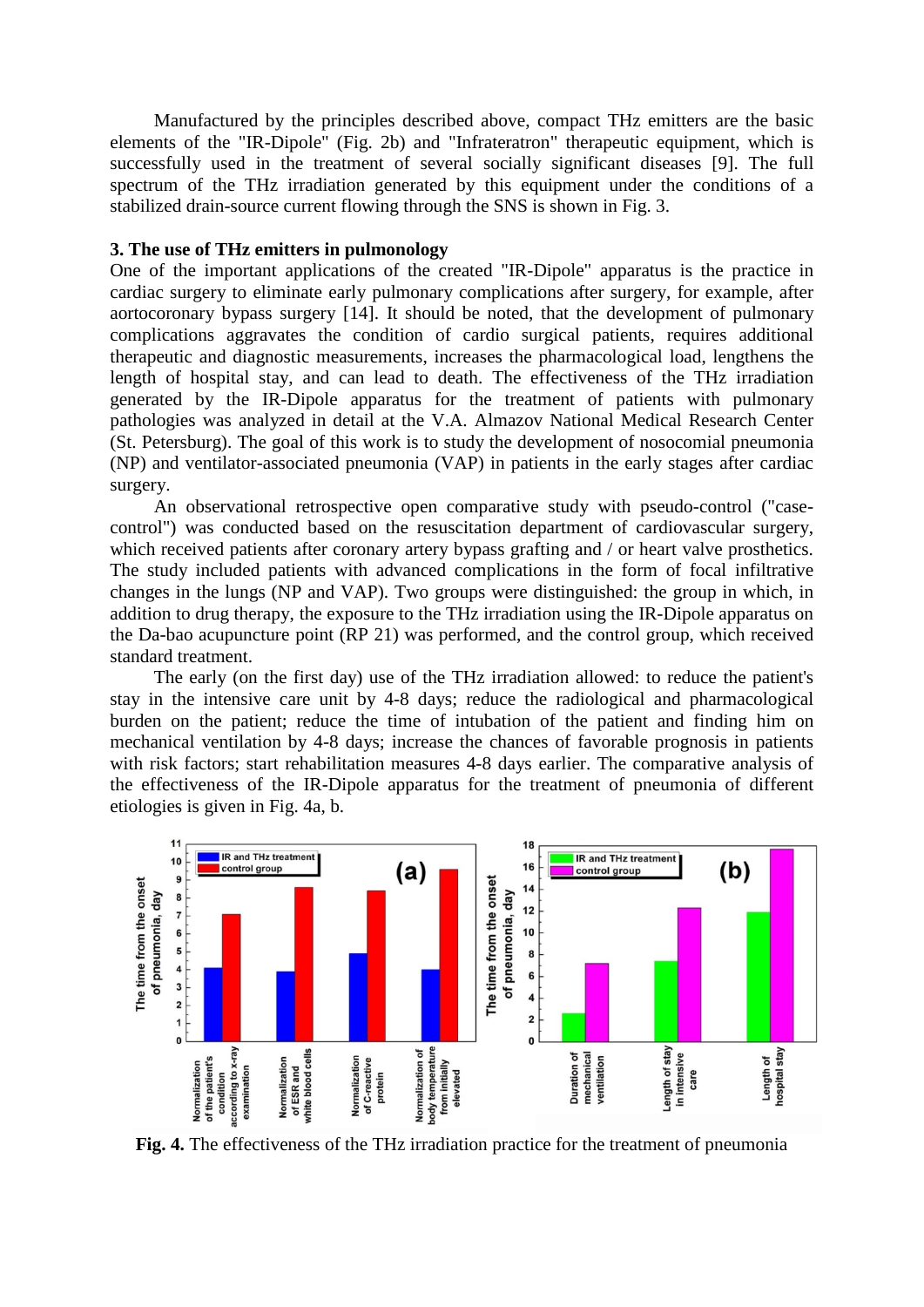Terahertz emitters based on negative-U materials for medical applications 269

The efficiency of using the THz irradiation is illustrated by the following clinical example. The patient is 64 years old. Diagnosis: Coronary heart disease. Atherosclerosis of the coronary arteries. Angina pectoris. Hypertonic disease. Operation 06/06/2012: sternotomy, mammary coronary artery bypass grafting, vein graft to the obtuse marginal artery, diagonal artery, right coronary artery, with cardiopulmonary bypass, and blood cardioplegia. 06/06/12 intraoperatively – a drop in hemodynamics, ventricular fibrillation. Resuscitation measures were carried out. The main stage of the operation had no features. The postoperative course is extremely severe, with cardiovascular and respiratory failure, metabolic disorders, pneumonia, and a septic state. From 06/10/12 to 06/15/12 was on mechanical ventilation. 06/13/12 Clinical, laboratory and radiological signs of bilateral lowerlobe pneumonia appeared. 06/13/12 antibiotic therapy has been started (according to the generally accepted scheme). During the discussion at the consultation, the THz-physiotherapy using the IR-Dipole device was added to the treatment. A change in key blood parameters during the treatment of pneumonia with the THz irradiation is presented in Table 1.

Table 1. A clinical example of a change in key blood parameters during the treatment of pneumonia with the THz irradiation

|                  | <b>ESR</b><br>mm/h<br>$(normal 2-20)$ | <b>RBS</b><br>$10^{12}$ 1/L<br>$(normal 4-5)$ | <b>WBS</b><br>$10^9$ $1/L$<br>$(normal 4-9)$ |
|------------------|---------------------------------------|-----------------------------------------------|----------------------------------------------|
| Before treatment |                                       | 3.66                                          | 28.7                                         |
| 2 days later     | 9                                     | 3.62                                          | 8 O                                          |
| 7 days later     |                                       |                                               |                                              |

### **4. Summary**

All of the above indicates the prospect of using the THz irradiation for medical applications, including pneumonia caused by coronavirus. Since coronavirus causes SARS, with a predominant lesion of the alveoli, exposure to the THz irradiation can stimulate the protein activity of the cell, activate its protective mechanisms, and also prevent the virion from joining the cell receptor. Also, the THz irradiation results in the spin-dependent capture of oxygen to the iron ions in the hem, thereby facilitating its transport and the corresponding blood oxygenation (scarlet blood) [9].

*Acknowledgments. The work was carried out as part of a research program planned at affiliated organizations. No external funding was received for this study.* 

*Compliance with ethical standards. All procedures performed in a study involving people comply with the ethical standards of the institutional and / or national committee for research ethics and the 1964 Helsinki Declaration and its subsequent changes or comparable ethical standards.* 

*Informed consent was obtained from each of the participants in the study.* 

## **References**

[1] Novoselov KS, Jiang Z, Zhang Y, Morozov SV, Stormer HL, Zeitler U, Maan JC, Boebinger GS, Kim P, Geim AK. Room-Temperature Quantum Hall Effect in Graphene. *Science*. 2007;315(5817): 1379.

[2] Hasan MZ, Kane CL. Colloquium: Topological insulators. *Rev. Mod. Phys.* 2010;82(4): 3045-3067.